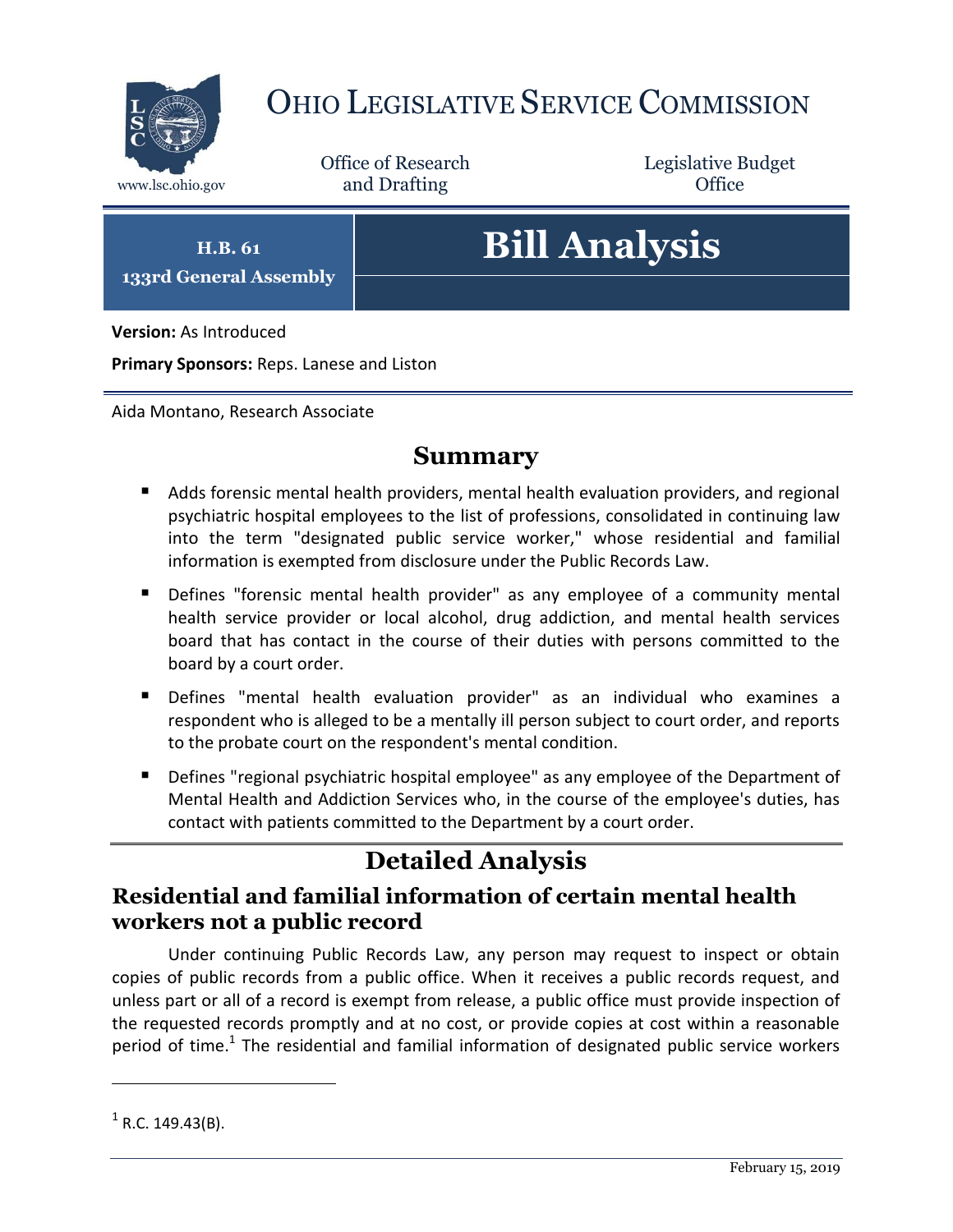are exempt from public disclosure.<sup>2</sup> The law defines "designated public service worker" as a "peace officer, parole officer, probation officer, bailiff, prosecuting attorney, assistant prosecuting attorney, correctional employee, county or multicounty corrections officer, community-based correctional facility employee, youth services employee, firefighter, EMT, medical director or member of a cooperating physician advisory board of an emergency medical service organization, state board of pharmacy employee, investigator of the bureau of criminal identification and investigation, judge, magistrate, or federal law enforcement officer."<sup>3</sup> The bill expands the definition of "designated public service worker" to include a forensic mental health provider, mental health evaluation provider, or regional psychiatric hospital employee, thus exempting their residential and familial information from disclosure under the Public Records Law.<sup>4</sup>

The bill defines those added terms in the following manner: $5$ 

- "Forensic mental health provider" means any employee of a community mental health service provider or local alcohol, drug addiction, and mental health services board who has contact in the course of their duties with persons committed to the board by a court order finding the person incompetent to stand trial or not guilty by reason of insanity or conditionally releasing the person.<sup>6</sup>
- "Mental health evaluation provider" means an individual who, under the law regarding the hospitalization of the mentally ill, examines a respondent who is alleged to be a mentally ill person subject to court order for such hospitalization, and reports to the probate court the respondent's mental condition.
- "Regional psychiatric hospital employee" means any employee of the Department of Mental Health and Addiction Services who has contact in the course of their duties with persons committed to the Department by a court order described in the first dot point above.

Under continuing law, and generally under the bill for forensic mental health providers, mental health evaluation providers, and regional psychiatric hospital employees, designated public service worker's residential and familial information exempt from the Public Records Law includes:<sup>7</sup>

 The address of the actual personal residence of a designated public service worker (other than a prosecuting attorney or judge), except for the state or political subdivision in which the worker resides;

 $\overline{a}$ 

<sup>&</sup>lt;sup>2</sup> R.C. 149.43(A)(1)(p).

 $3$  R.C. 149.43(A)(7).

 $4$  R.C. 149.43(A)(7).

 $5$  R.C. 149.43(A)(9).

 $^6$  By reference to R.C. 2945.38, 2945.39. 2945.40, and 2945.402, not in the bill.

 $7$  R.C. 149.43(A)(8) and (9).